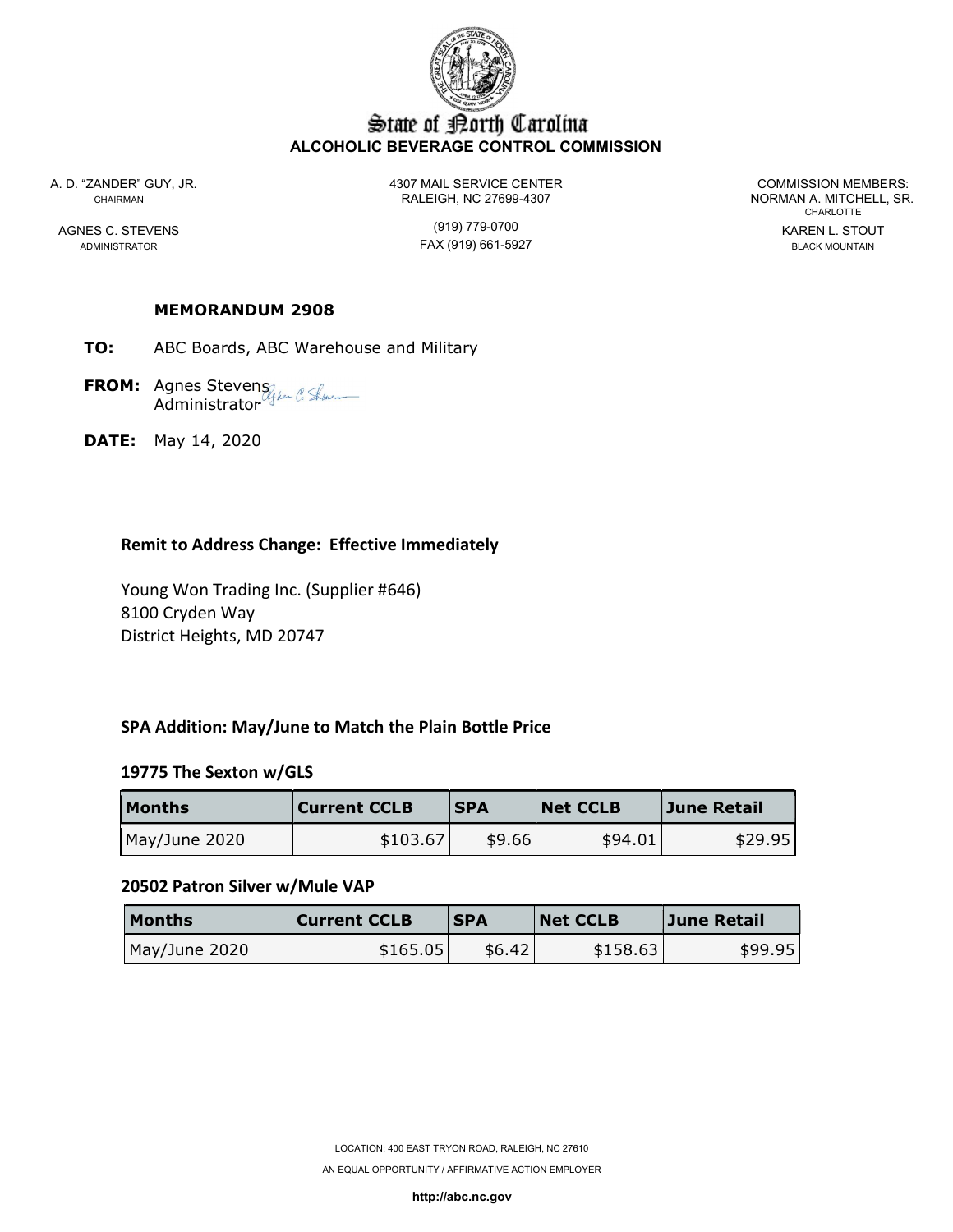# Memorandum 2898 Page 2 of 4

## SPA Cancellations: Effective May/June

NC Code: 33849 Brand Name: Buchanan's Deluxe

NC Code: 34131 Brand Name: JW Blue Label

NC Code: 34138 Brand Name: JW Red Label

NC Code: 34121 Brand Name: JW Black Label

## UPC Changes: Effective Immediately

NC Code: 36139 Brand Name: Scoresby Rare Scotch UPC: 088004036225

NC Code: 56955 Brand Name: Grind Espresso Shot UPC: 088004037956

NC Code: 49145 Brand Name: Myers's Original Dark Rum UPC: 088004036539

## Name Changes: Effective Immediately

NC Code: 47017 Brand Name: Bacardi Spiced (1.75L) (Previously Bacardi Oakheart Spiced Rum)

NC Code: 47018 Brand Name: Bacardi Spiced (.75L) (Previously Bacardi Oakheart Spiced Rum)

NC Code: 57060 Brand Name: Don Ciccio & Figli Amaro Delle Sirene (Previously Amaro Delle Sirene)

NC Code: 57066 Brand Name: Don Ciccio & Figli C3 Carciofo (Previously C3 Carciofo-Artichoke)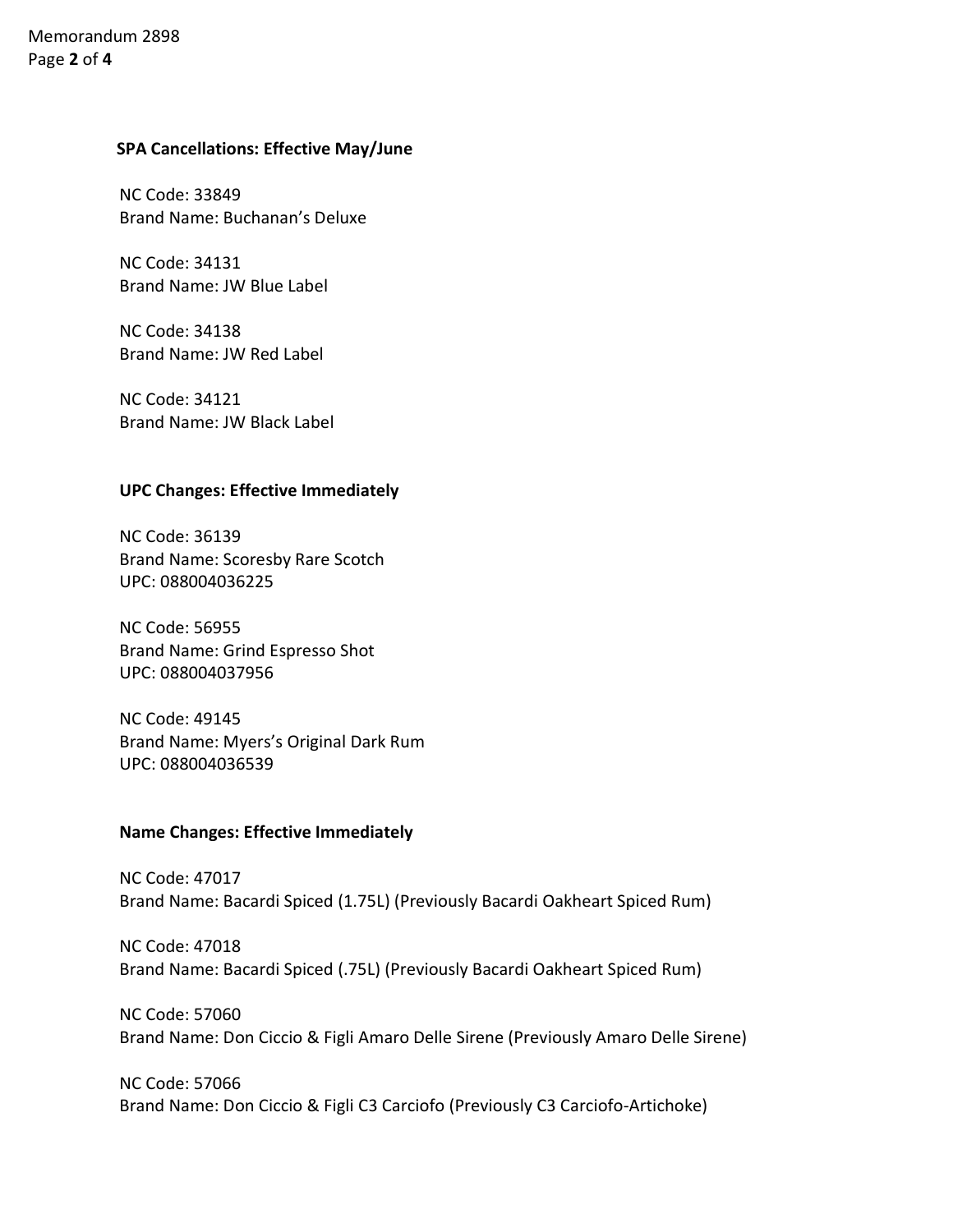# Memorandum 2898 Page 3 of 4

## Code Changes: Effective Immediately

NC Code: 47217 (old code 19890) Brand Name: Mr. Boston Light Rum

NC Code: 57069 (old code 19891) Brand Name: Mr. Boston Triple Sec

NC Code: 41053 (old code 19892) Brand Name: Mr. Boston English Market Gin

## Case Cost Changes: Effective Immediately

NC Code: 20127 Brand Name: Malibu w/ Pineapple Juice Case Cost Less Bailment: \$45.95 Retail Price: \$29.95

NC Code: 49315 Brand Name: Malibu Coconut Case Cost Less Bailment: \$94.01 Retail Price: \$29.95

NC Code: 51595 Brand Name: Bacardi Lime & Soda RTD Cans Case Cost Less Bailment: \$39.28 Retail Price: \$12.95

NC Code: 51597 Brand Name: Bacardi Rum Punch RTD Cans Case Cost Less Bailment: \$39.28 Retail Price: 12.95

NC Code: 51598 Brand Name: Bacardi Limon & Lemonade RTD Cans Case Cost Less Bailment: 39.28 Retail Price: 12.95

## Bottle Clarification: Effective Immediately

NC Code: 66009 Brand Name: Blue Shark Vodka (with Shark in Bottle)

NC Code: 66010 Brand Name: Blue Shark Vodka (without Shark in Bottle)